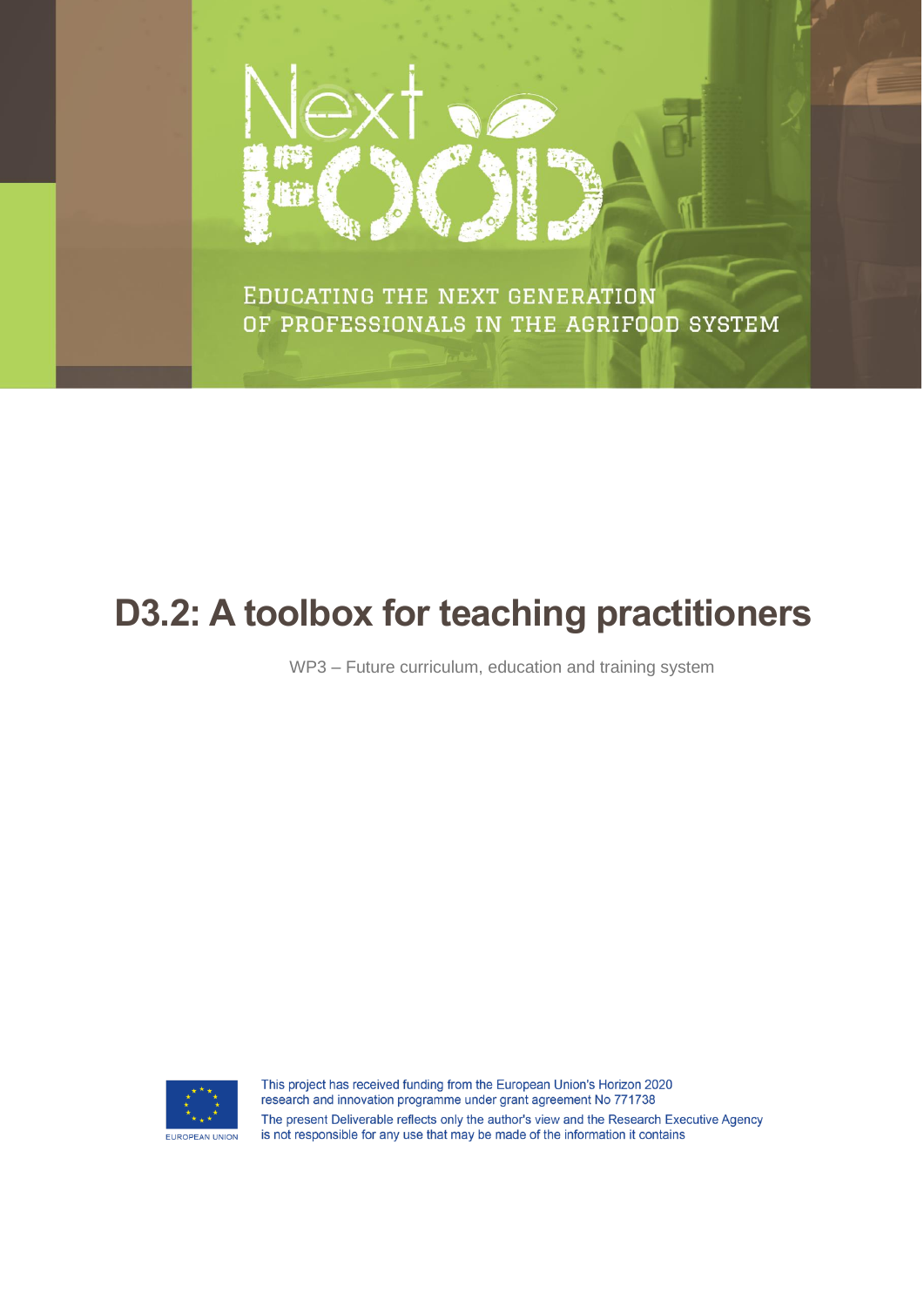## Document Information

| <b>Grant Agreement</b>    | 771738                                                                                                                             |            | Acronym         |                            | <b>NextFOOD</b> |            |  |
|---------------------------|------------------------------------------------------------------------------------------------------------------------------------|------------|-----------------|----------------------------|-----------------|------------|--|
| <b>Full Project Title</b> | Educating the next generation of professionals in the agrifood system                                                              |            |                 |                            |                 |            |  |
| <b>Start Date</b>         | 01/05/2018                                                                                                                         |            | <b>Duration</b> |                            | 48              |            |  |
| <b>Project URL</b>        | www.nextfood-project.eu                                                                                                            |            |                 |                            |                 |            |  |
| <b>Deliverable</b>        | D3.2: A toolbox for teaching practitioners                                                                                         |            |                 |                            |                 |            |  |
| <b>Working Package</b>    | WP3 - Future curriculum, education and training system                                                                             |            |                 |                            |                 |            |  |
| <b>Date of Delivery</b>   | Contractual                                                                                                                        | 30/04/2020 |                 | Actual                     |                 | 30/06/2020 |  |
| <b>Nature</b>             | $R$ – Report etc.                                                                                                                  |            |                 | <b>Dissemination Level</b> | P - Public      |            |  |
| <b>WP Leader</b>          | <b>NMBU</b>                                                                                                                        |            |                 |                            |                 |            |  |
| <b>Authors</b>            | Anna Marie Nicolaysen, Geir Lieblein, Tor Arvid Breland, Asmund<br>Lægreid Steiro, Lutgart Lenaerts, Martin Melin, Charles Francis |            |                 |                            |                 |            |  |
| <b>Contributors</b>       | Paola Migliorini, Natalia Rastorgueva, Lamberto Lamberti                                                                           |            |                 |                            |                 |            |  |

## **Contents**

| 2 |               |  |  |  |  |
|---|---------------|--|--|--|--|
|   | 2.1           |  |  |  |  |
|   | $2.2^{\circ}$ |  |  |  |  |
|   | 2.3           |  |  |  |  |
| 3 |               |  |  |  |  |
|   | 3.1           |  |  |  |  |
|   | 3.2           |  |  |  |  |
|   | 3.3           |  |  |  |  |
|   | 3.4           |  |  |  |  |
|   | 3.5           |  |  |  |  |
|   | 3.6           |  |  |  |  |
|   | 3.7           |  |  |  |  |
|   |               |  |  |  |  |
|   |               |  |  |  |  |
|   |               |  |  |  |  |

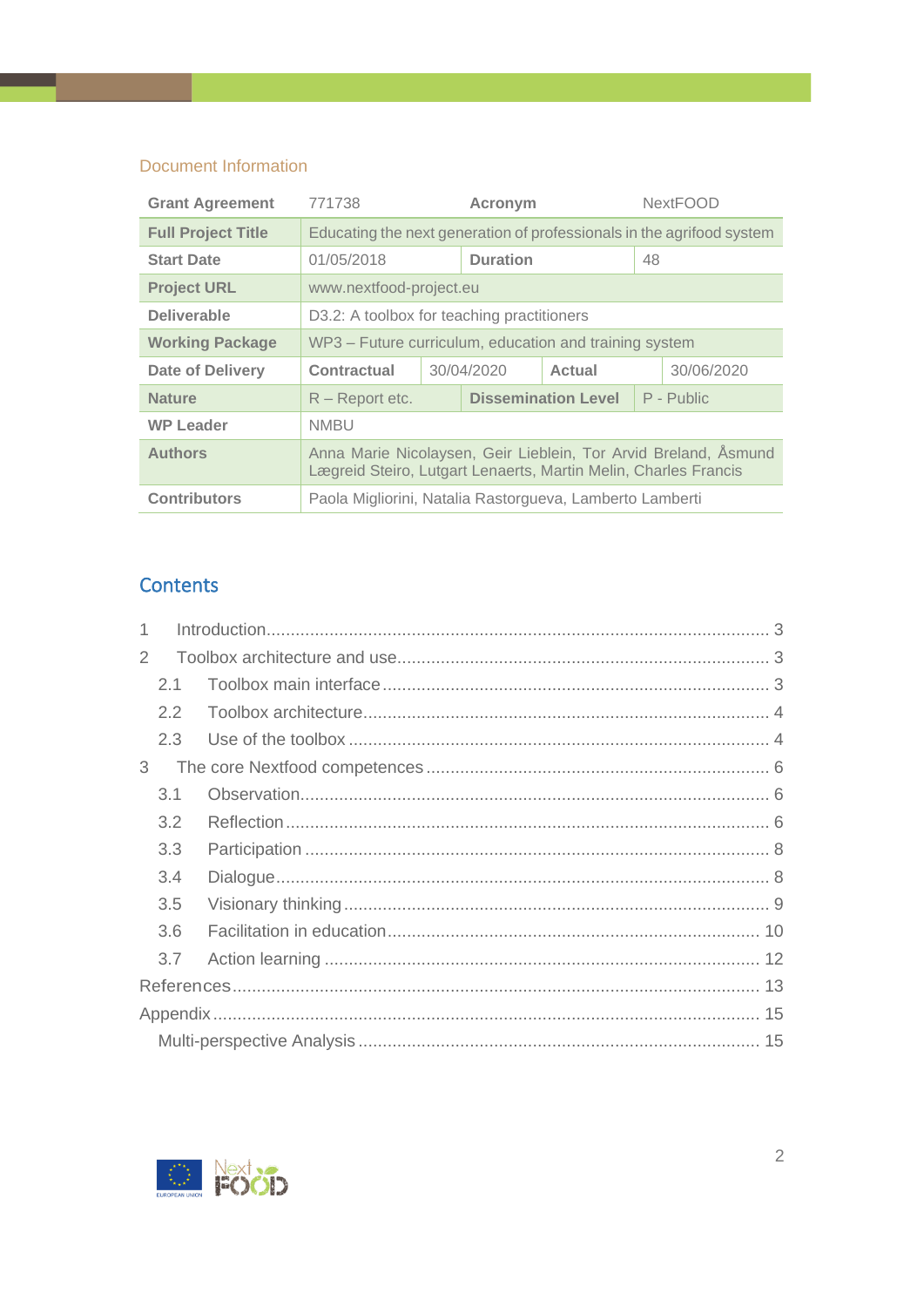# <span id="page-2-0"></span>**1 Introduction**

A new way of doing education is essential to cultivate the competences needed to deal with often vexing challenges of reaching sustainability in agri-food and forestry systems. Overall, the new approach we introduce is characterized by 1) a shift from theory to phenomenon as the starting point for the learning process ('experiential learning') and 2) a shift from knowledge to competence as the focus of the educational activities. One key strategy is involvement of students and other stakeholders to the point where they have co-ownership of the learning process, and thus are more motivated to learn than when placed in a passive receiver role.

Such a major shift in mindset and educational activities will represent a challenge for institutions, teachers and students or other stakeholders. It will be important to enable teachers to go through a necessary shift in mindset, and to enable them to master a new way of designing and doing education. We have therefore included the development of a toolbox for teaching practitioners in the Nextfood project: "*We will support the teaching practitioners in the cases with a toolbox with guides, learning models and teaching materials, which will be continually updated during the project. This education materials will be demonstrated for case leaders in a series of workshops.*" (from the Nextfood Grant Agreement). The toolbox will support teachers at any level of the education system (high school, vocational training & university), as well as extension specialists devoted to experiential learning approaches. It is intended for courses and programs in the area of sustainable agri-food and forestry systems, but the methods and models are not content-specific and can be applied in a variety of educational settings.

The toolbox design supports the Nextfood educational approach, in which learners and other supply chain actors (farmers, foresters, advisors and industry representatives) are seen as important actors and co-creators of knowledge. Hence, the D3.2 provides process and tools for implementation of experiential learning in a multistakeholder setting. For a thorough explanation of the Nextfood educational approach, please refer to D3.1 (Educational approaches).

# <span id="page-2-1"></span>**2 Toolbox architecture and use**

# <span id="page-2-2"></span>2.1 Toolbox main interface

To ensure a systemic change, the outcomes of the Nextfood project will be made available to the stakeholders and to the public through different tools and reports. The materials of the toolbox will be continually updated through the project and made available for anyone to use at the Nextfood platform [\(www.nextfood-project.eu\)](http://www.nextfood-project.eu/).

The Toolbox diagram (Fig. 1) is considered the initial interface of the toolbox. The idea is that the user can click on the competences presented as part of the Nextfood approach (boldface, underlined, green), or action learning (boldface, underlined, purple) and then find relevant material of different kinds for different situations.

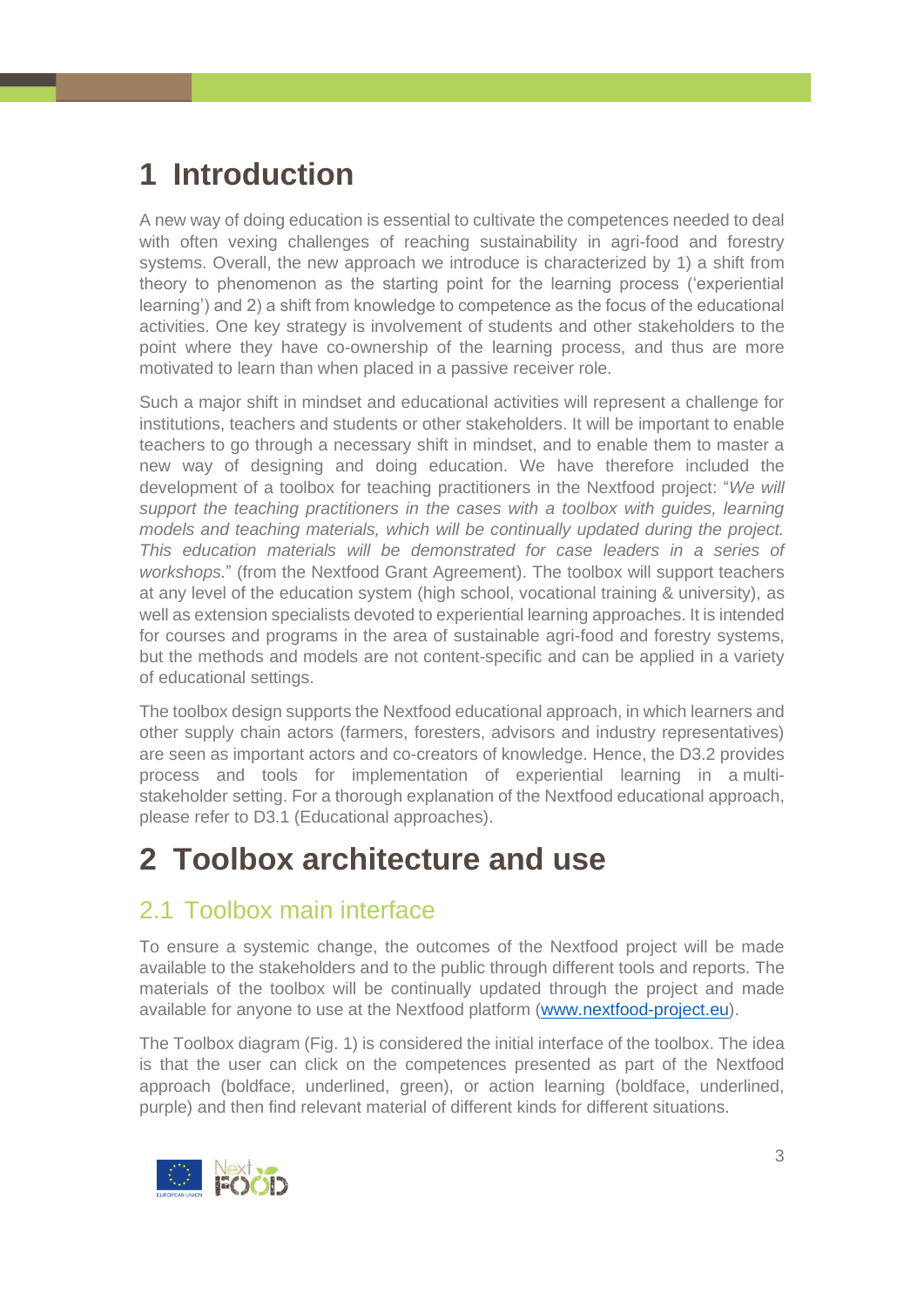

Figure 1: The toolbox main interface

Rationale for the different colours:

Blue: The cold quality of blue is used to illustrate the "analytical at a distance" – features of academia

Red: The warm quality of red is used to illustrate "involved in practice" – features of lived experience in society

Violet: The violet colour is what you get when you mix the blue and the red.

Green: The peaceful and hopeful quality of green is used to illustrate the competences need to support "The green shift".

# <span id="page-3-0"></span>2.2 Toolbox architecture

Figure 2 provides an overview of what the architecture of the toolbox is meant to be (not visible to the user).

## <span id="page-3-1"></span>2.3 Use of the toolbox

Before planning a course, or a learning activity, the teaching practitioners should familiarize themselves with the toolbox, and the guides and exercises to train the competences.

Whether the course is week-long or spans several months, participating educators will find examples of teaching materials suited to train all the competences within the context of action learning.

Relevant content will be added to the toolbox throughout the project period. Content will initially be uploaded in a more or less completed form. The aim is that for each learning activity or exercise, the purpose and learning goals are indicated, as well as a detailed description of the activity, teachers' preparation needed, and the educational context such as pedagogical approach, pre-requisite skills, time and setting required,

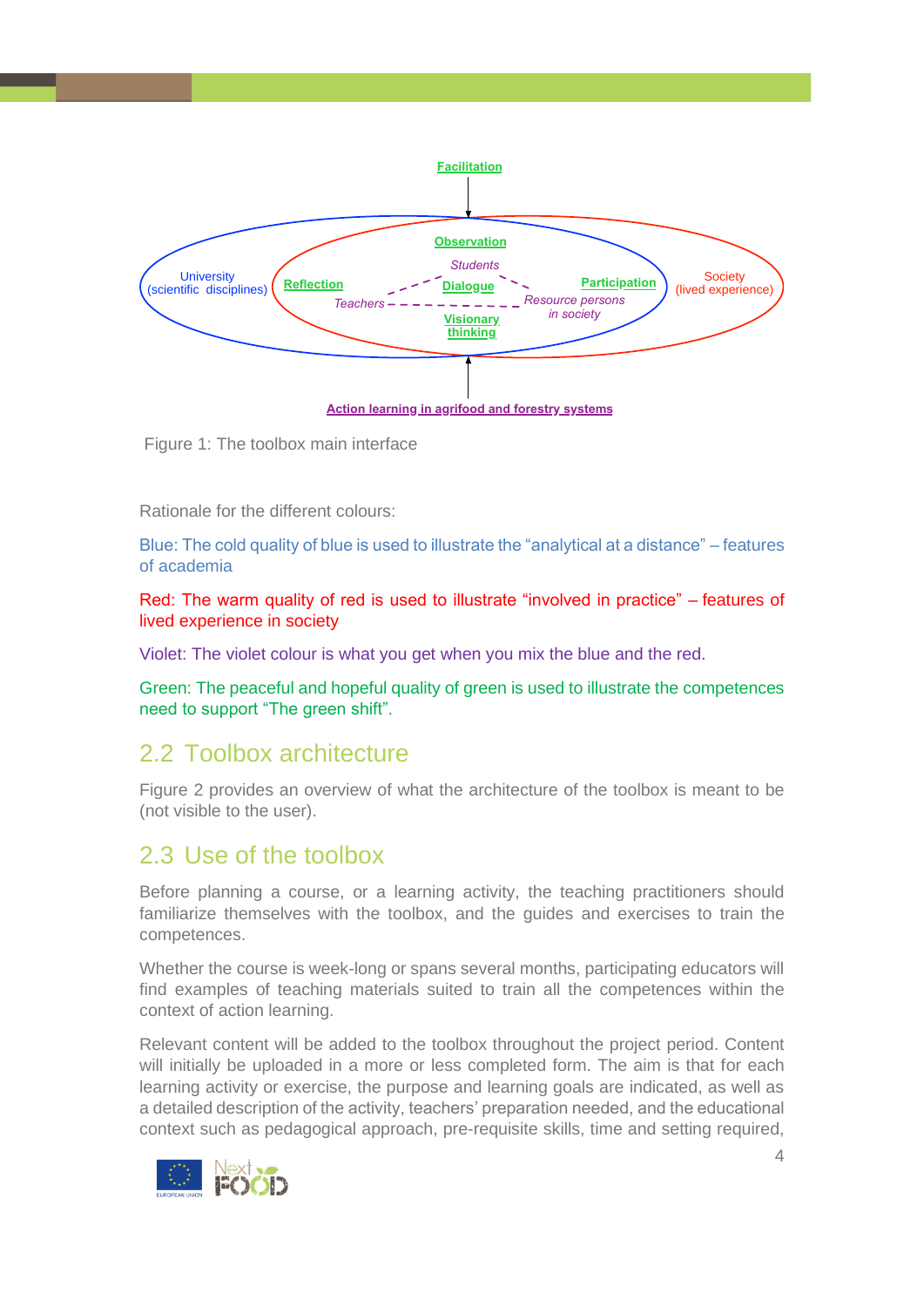and finally an assessment strategy. During application of the exercises our collaborating educators in the programme are urged to adapt these to fit their needs in terms of content, length and size of their courses, or other educational activities.

When in the toolbox and clicking on a competence the user first reaches a description of *what* and *why*, at each competence. Then there is the option of moving to *how*, where they will find the detailed descriptions of exercises to train the competence, in text-format, some with examples of how this can be introduced in class—for example in a presentation—and in addition examples in the form of illustrations, photos, videoclips, and other visuals.

Below is a short description of the *what, why*, and *how*, for each core competence, and in addition facilitation and action learning, as indicated in the model above. In the appendix there is an example of a detailed exercise description in text format. Additional material and visuals can be found in the toolbox itself.



Figure 2. The architecture of the toolbox

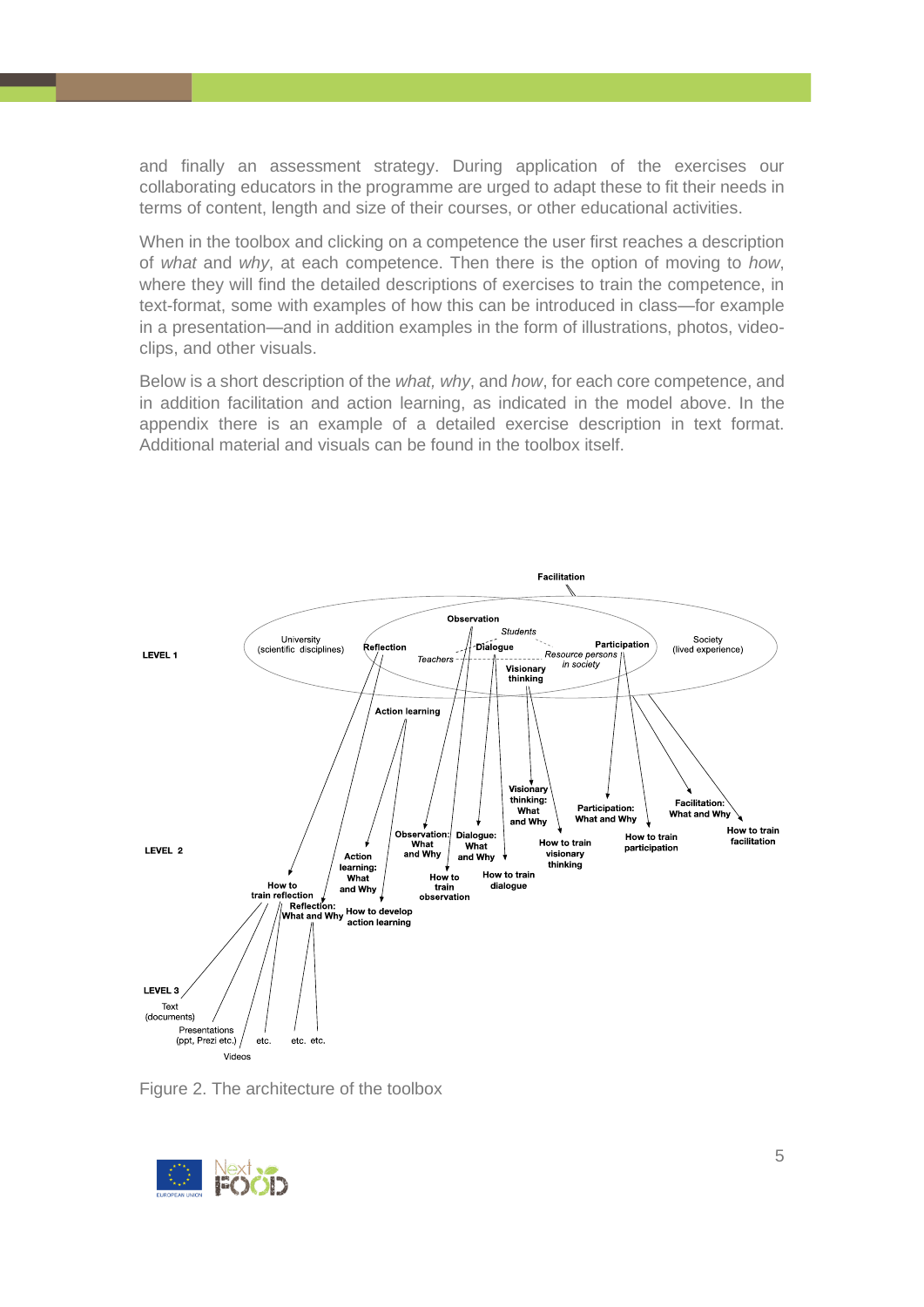# <span id="page-5-0"></span>**3 The core Nextfood competences**

# <span id="page-5-1"></span>3.1 Observation

### 3.1.1 What?

Observation is the competence of carefully examining situations in the "world out there" with which you are confronted, before you make any judgements about the situation. This has the intention of an unbiased examination (Nextfood D3.1). It represents further a non-judgemental approach enabling us to better grasp the whole, not just the parts.

### 3.1.2 Why?

The aim of observation exercises is to sharpen the senses, as well as build student awareness regarding the difference between observation and judgement. Such an awareness is crucial to be able to suspend judgement in a situation until an overview has been established. Such a suspension is necessary in complex and ambiguous situations to avoid jumping toward quick fixes that often lead to unwanted negative consequences. Learning to value observation as the starting point for learning about complex situations in the field is important, but often represents a challenge for many students. A main basis for this challenge can be seen in the light of the ontological reversal described by Harvey (1989) in education, where cognitive issues such as theories and mathematical models have taken the position considered to be the 'true reality'. Since what we observe is viewed as subjective and not representative of what is the real situation, there has been far too little emphasis on observation in education.

This pre-disciplinary, preconceptual, non-judgmental approach is important to allow for a rich, aesthetic experience. Suspension of judgement is further an important prerequisite for being able to deal with the whole of a situation, and not just some predefined parts. Valuing the role of observation as an important source for learning and action, and not just one that provides an illustration of what is already known, is another prerequisite for developing this competence.

### 3.1.3 How?

In agri-food and forestry education the competence of observation can be introduced through exercises both in the classroom and in the field. One example is 'Eating observation', an exercise aimed at learning to observe and take notes of what is there, without including assumptions about the situation that has no empirical basis. Another is the 'Observation walk' across the farm or the landscape, or through the community.

# <span id="page-5-2"></span>3.2 Reflection

### 3.2.1 What?

Reflection is a process of exploring and examining ourselves, our perspectives, attributes, experiences, actions and interactions. It helps us gain insight and see how to move forward. It increases our ability to link our own experiences to theory and to personal development. Reflecting on our learning, exploring ideas and linking prior

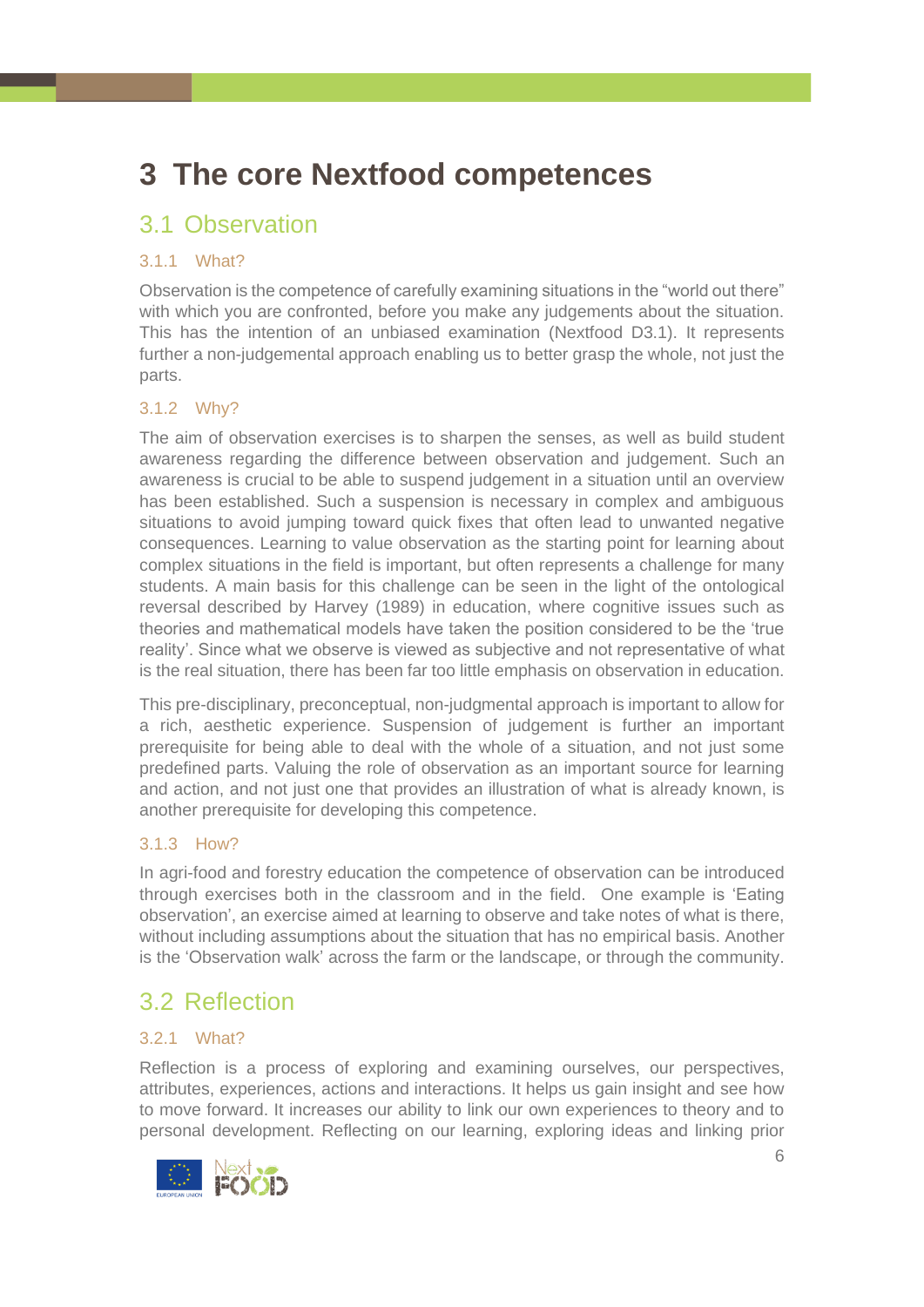experience with new knowledge helps us focus on what we need to work on in the future.

In agroecology, reflection is characterized by a "Janus-quality" (after the Greek and Roman god, Janus), with one face looking outward into the world of food, agriculture, and the environment, and the other face looking in the opposite direction, into the inner world of the student. The challenge for the student is to value the importance of both perspectives and to cultivate the links between the two.

#### 3.2.2 Why?

When we reflect, we relate to our experiences as well as relevant theory, in the mode of empirical reasoning, and then proceed towards the future, through moral reasoning: What are the implications of what I have learned for what I should do in the future? In such a shift towards the future in reflection lies the moral, and the emancipatory dimension of reflective activities.

#### 3.2.3 How?

Our task as educators is to provide a safe and encouraging learning environment, where students can explore ideas and learn to link their prior experience with new knowledge and skills, and to combine these into a capacity for visioning a desirable future. According to Kolb (1984), experience is transformed into knowledge through reflection. Dewey (1938) proposed that "we do not learn from experience… we learn from reflecting on experience". In an earlier elaboration on reflection, he defined the reflective activity as an "active, persistent, and careful consideration of any belief or supposed form of knowledge in the light of the grounds that support it and the further conclusions to which it tends" (Dewey, 1933, p.9). Because of the crucial role of reflection as a structured activity to enhance learning (The Nextfood approach), it should be introduced as a core competence during the initial days of the educational process and be followed up with weekly reflection sessions to practice this competence.

As a part of these weekly sessions, the students should also get the experience of facilitating reflection sessions. Students should be encouraged to write a daily learning log as well as a final reflection document where they sum up what they have learnt during the course, e.g. how they have met the educational objectives with course activities. According to Mezirow (2000), "Reflection enables us to correct distortions in our beliefs and errors in problem solving. Critical reflection involves a critique of the presuppositions on which our beliefs have been built". As such, the reflective activity shapes the path towards what Mezirow and Associates (1990) call transformative learning: "…learning experiences that leave a significant impact on the learner, a paradigm shift that shapes the learner and affects subsequent experiences". Whereas the competence of observation explicitly deals with the world in which we live, the outer world, reflection can be called 'observation in the inner world'.

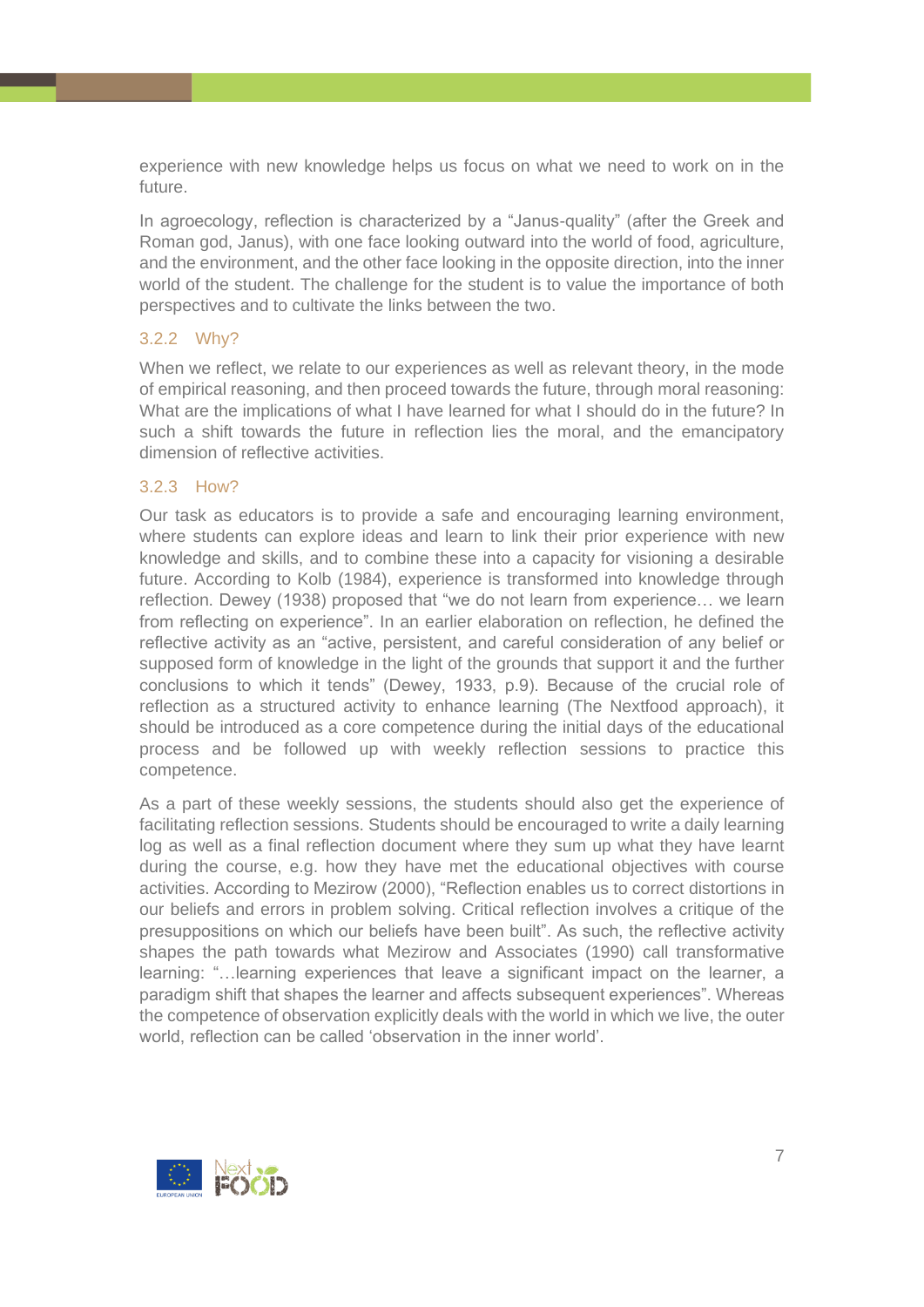# <span id="page-7-0"></span>3.3 Participation

### 3.3.1 What?

Participation is the competence of participating in work in the field, not as a distant observer, but rather with personal commitment and dedication in interaction with different stakeholders. Participation can be interpreted as a transformative process focused on making a difference, as opposed to simply observing and accepting status quo.

### 3.3.2 Why?

The process of guided participation provides a link between previous experience and competences needed to solve new problems (Rogoff, 1993; Reid et al., 2008).

Too often in academia an active participation on farms, in food systems, and as a member of society has been considered an 'extra-curricular' activity. Students have pursued active involvement in environmental, political, and social causes that are highly relevant to them personally, invested time outside of class hours, but these have not been considered integral to their formal education. We have often encouraged students in the university to embrace broader interests, knowing that the skills and experience gained outside the confines of the classroom can lead to preparation for professional socializing and contributions to the work environment in the future.

We often tend to regard participation and action as being outside of the academic realm. From Merleau-Ponty's phenomenology with its focus on bodily lifeworld presence and acting as foundation for conceptions, we derive the skills of 'participation' and involvement. The recognition of the value of participation and involvement for the learning process is a vital part for developing this skill (Francis et al., 2016).

### 3.3.3 How?

For example, by including the competence of participation as a key part of learning from the start of a course and include time for case work where students can practice skills in the field, work on farms and interact with farmers and food system professionals (Francis et al., 2016). Through working in groups, all the students can participate and contribute with their role and together they ensure the progress of the teamwork.

# <span id="page-7-1"></span>3.4 Dialogue

## 3.4.1 What?

Dialogue is a process which helps us notice the nature of our thinking. Dialogue increases our capacity to move into and toward difficult issues in a welcoming fashion. It expands our capacity to listen and to become aware of the piece of the mosaic that might be missing from our own and the collective understanding. Dialogue is a powerful tool to access the collective intelligence of a group. Dialogue enable us to ask difficult questions and examine the assumptions behind our thinking.

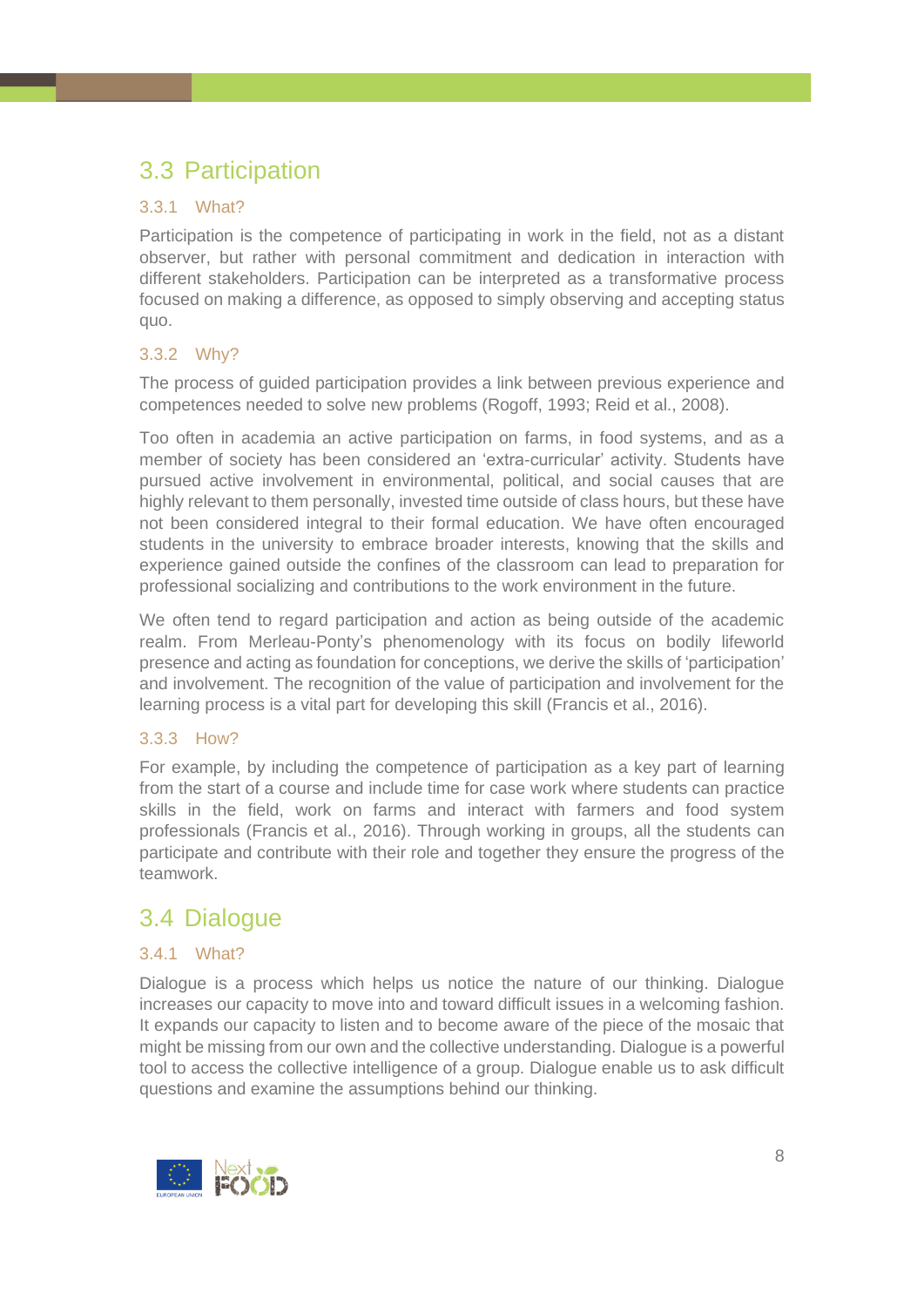#### 3.4.2 Why?

For students to effectively explore questions for which there is no obvious answer and develop a deeper and shared understanding of the complex issues and challenges they face in agri-food and forestry systems, being able to introduce and facilitate dialogue is essential. Dialogue provides a safe space for exploring and challenging the assumptions behind our thinking. As opposed to debate and discussion, dialogue takes the energy of our differences and channels it toward something that has not been thought of before. It is a powerful approach to transforming the quality of conversation and stimulating breakthrough thinking (Nextfood D3.1).

We are most often trained to communicate in a polarized manner, in a debate or discussion format, where the main goal is to win, to show that your thinking and arguments are better than those of your opponent. Dialogue-based communication is found in the other end of the communication continuum. Here the aim is to explore a topic together and to create a space for collective learning. The described shift in mindset represents an important prerequisite for developing the skill of dialogue. And, as for all skills, it needs to be practiced, not just talked about. To communicate in a dialogic manner implies an ability to actively listen both to fellow students, to teachers and to people students meet in the case studies, as well as the ability to express one's own experience and pre- understanding without forcing them on others.

#### 3.4.3 How?

Introducing guidelines for dialogue and giving a group the opportunity to develop and practice this competence over time in connection with relevant issues and challenges, increases the probability of experiencing the potentials of dialogue. Teachers can guide the students' exploration, try to be sensitive to their ways of expressing their experience and ask them questions that can lead them on to new insights. It implies an open attitude towards seeing and promoting the students' activity in exploring phenomena.

Dialogue is a vital and core competence for action learning. Dialogue should therefore be exercised in the classroom prior to the onset of student teamwork, and then continuously practiced throughout the student course. Observation and reflection are also reinforced in dialogue: – we learn by observing our thinking and the assumptions behind our thinking and we practice reflection by slowing down the pace of the conversation and listen for understanding and new insights.

# <span id="page-8-0"></span>3.5 Visionary thinking

#### 3.5.1 What?

Visionary thinking is the process whereby we activate our insight and imagination, connect with our values and sense of purpose and create mental images of a desired future state. Being able to engage a group in creating a shared vision can heighten the possibility for breakthrough solutions and unite and provide the link between diverse people, interests and activities. Visionary thinking stimulates a creative mindset and breakthrough solutions. When working in a vision-oriented framework, we are exploring the question: What do we want to create?

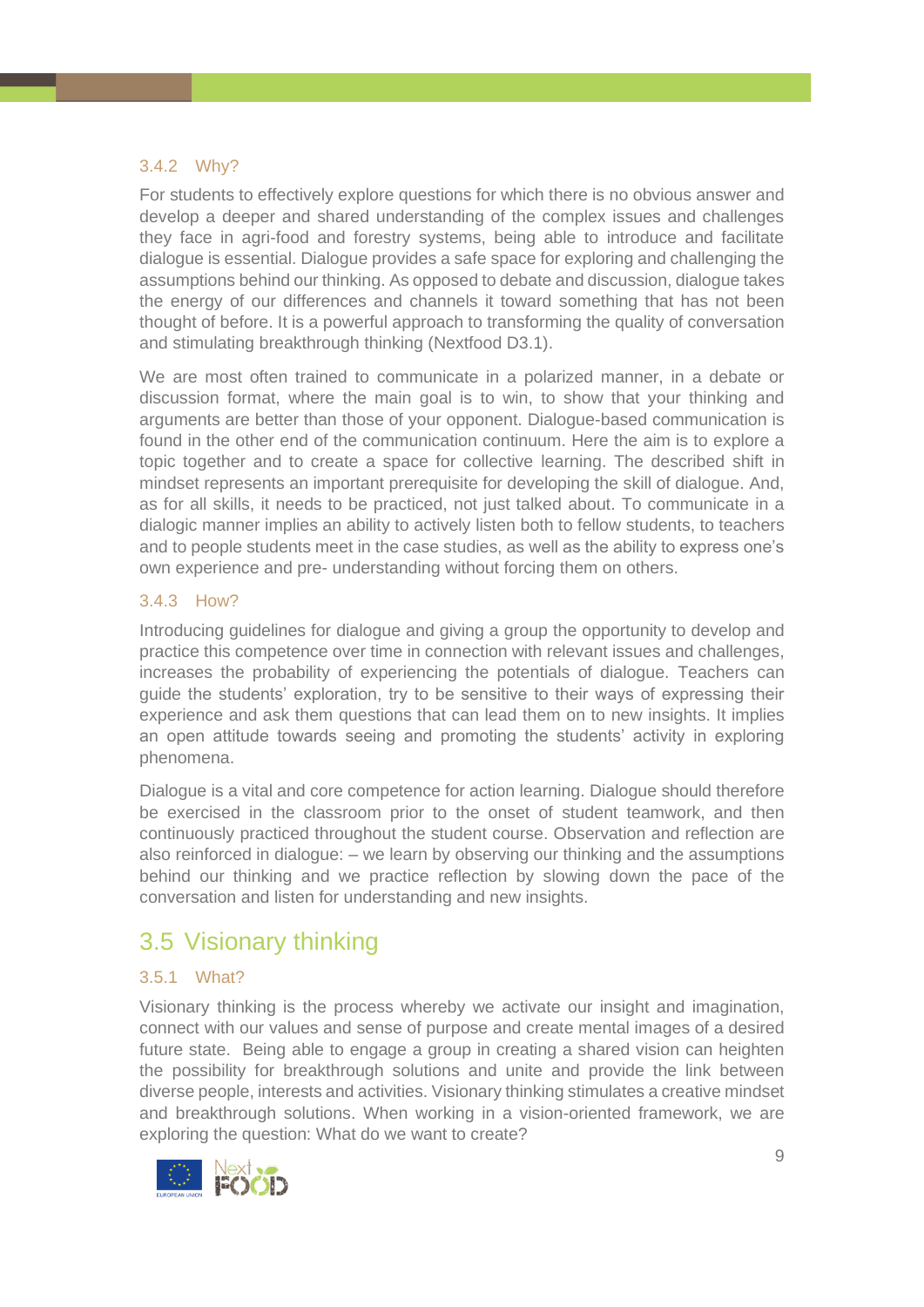#### 3.5.2 Why?

The aim is giving the students hands-on experience with visionary thinking as preparation for facilitating the creation of shared visions followed by planning for implementation with farmers and other food system stakeholders.

Despite the fact that change efforts require a high level of engagement from those affected by the change, learning how to engage a diversity of stakeholders in creating a shared vision around a critical societal challenge is not generally a part of university curriculum.

A shared vision unites and provides the link between diverse people, interests and activities. Shared visions are expressions of what people have in common, and especially of what they are committed to. When a shared vision has been authentically created, refined and communicated, the normal barriers and roadblocks to implementation fall away. Silos and "us v. them" mentalities lessen, replaced by commitment, communication and action. People with a shared vision are more likely to take responsibility; they are also more likely to challenge the bounds of convention.

Thinking in a vision-oriented manner supports a divergent approach to thinking and allows a team to fully explore and discover more possible futures. Visionary thinking stimulates the full functioning of the brain, allowing access to mental images and intuitive knowing. A team with a shared vision can more easily grasp the whole picture and how all the pieces are interconnected. Using divergent and convergent thinking in appropriate ways, and at the right points in the process, stimulates creativity and allows for the possibility of breakthrough solutions.

#### 3.5.3 How?

In order to create a shared change vision, students need to learn how they can activate their insight and imagination, connect with their values and sense of purpose and create mental images of a desired future state relevant to the challenge that is in focus.

Visionary thinking is a highly versatile approach, one that can be used in many different situations and with different time horizons, all depending on the interests of those engaging in the visioning process. Once the focus of the visioning activity has been set, laying the groundwork includes creating the right environment, familiarizing participants with the process, and posing questions that free the imagination and stimulate the flow of imagery. In the shared visioning approach, the implementationplanning phase in the change process becomes a learning process in which perspectives must continually shift between the shared vision and the immediate actions that are needed to reach it.

# <span id="page-9-0"></span>3.6 Facilitation in education

#### 3.6.1 What?

Facilitation is a term to describe one important role of the teacher in this new educational environment. Facilitating learning is providing the necessary resources,

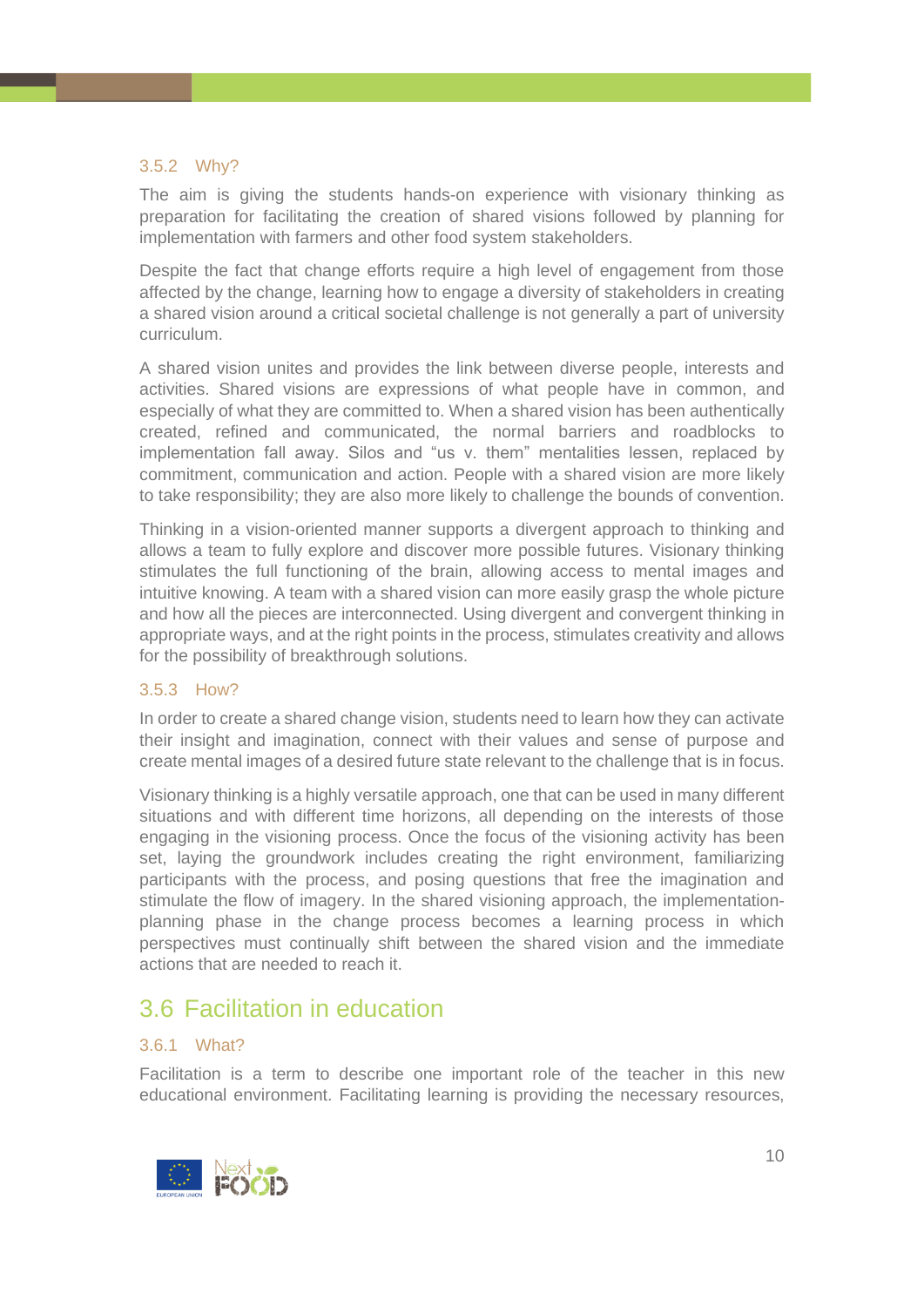information and support as well as guidance in order to help students complete a task, rather than teaching through solely delivering information.

#### 3.6.2 Why?

As educators, how we communicate with our students and other members of the learning community is at least as important as the content we want to share. Often our attention is focused almost totally on the material and not nearly enough on how we can engage and stimulate the students to embrace and practice new competences and make changes in behaviour and learning styles (Wise and Ezell, 2003).

Traditional approaches are not successful in developing the 21st-century skills that learners need (e.g., critical thinking and the ability to communicate effectively, innovate, and solve problems through negotiation and collaboration). Research consistently suggests that collaborative learning and personalized learning strategies are more effective in supporting the deeper learning needed (Wise, 2017).

Facilitation skills may be useful when the objective for the session is to generate ideas, to have a dialogue around a common issue, to create a shared vision, to come to a mutual conclusion or to solve a problem (Pool and Parker, 2017). Facilitation may be used for settling conflict, or to deal with conflict-laden matters including developing students' capacities to resolve their own group conflicts. Facilitation is also a tool that can be important in individual learning, in addition to the above-mentioned group activities and cases of tension or discord.

When we practice facilitation in the classroom or off-campus with students, it gives them the message that we recognize their contribution to the learning, their expertise, and that the exchange of knowledge takes place among all in the room or other setting. There is a breakdown or relaxation of the conventional hierarchy, and this essentially lifts up the significance of the student in relation to the teacher and enables a fruitful collaboration in the educational process (Wise, 2017).

#### 3.6.3 How?

While teaching methods will vary to some extent depending on the subject, level of learning or intended outcomes, the focus is generally on helping learners gain new competences and understand course content through questioning and suggestions while providing rich cases, complex problems, and opportunities to apply new knowledge in different contexts.

For the educator, facilitation is part of the selection of methodologies that researchers and students can adapt to the uniqueness of their learning setting. Facilitation is a competence that is best developed through practice. In the classroom, the teacher as facilitator is fundamental, for example when developing learner-centred work, communicative activities and social approaches. As facilitators we need to establish an environment of trust, so that students feel safe and comfortable to participate with their perspectives and knowledge. A way to do this is to set off time when a new group comes together for ice-breaking activities and to train dialogue as a competence when communicating, encouraging all to actively listen as well as join in. In order to facilitate in a classroom setting it is preferable to have a room with a flat floor and moveable

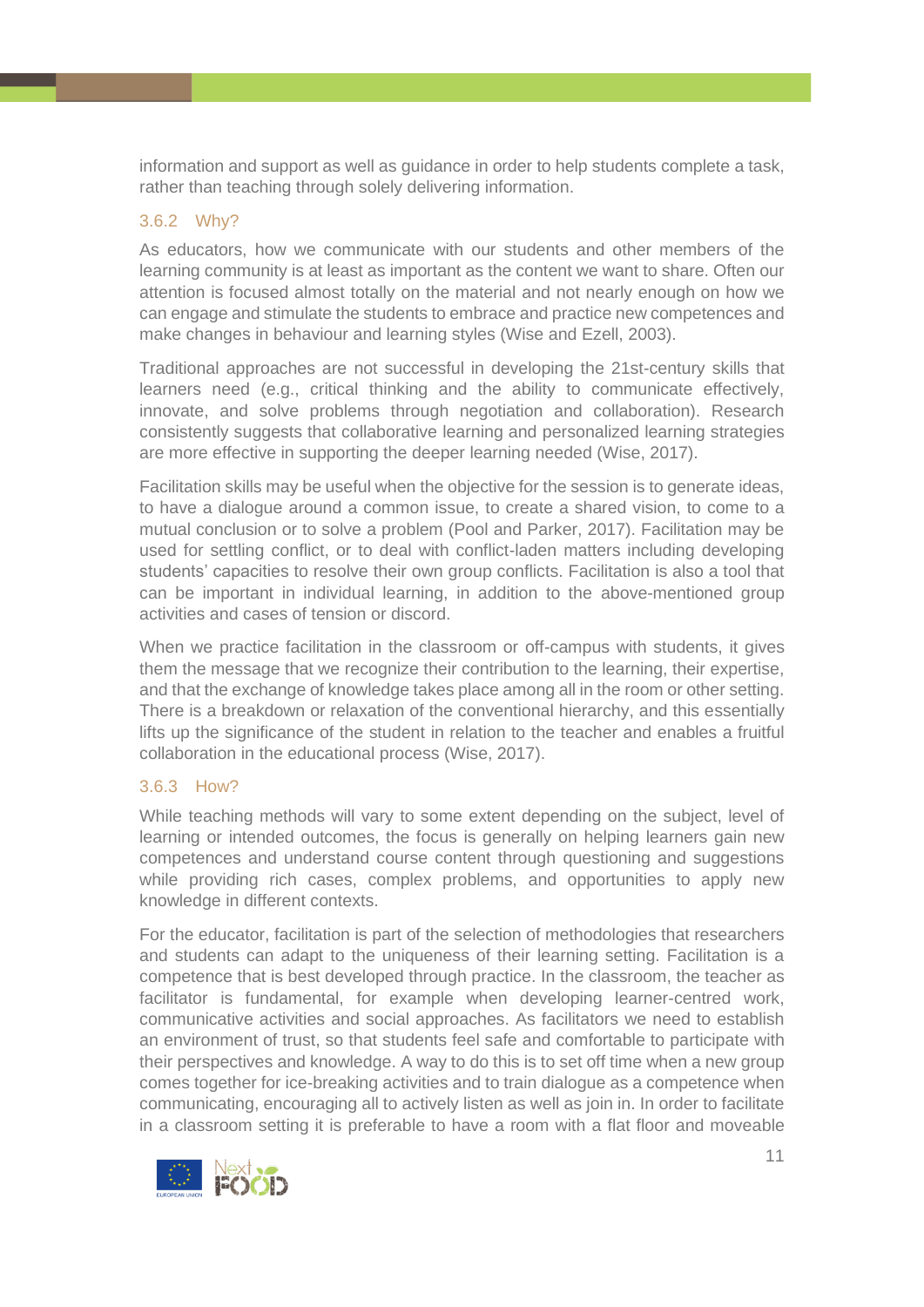tables and chairs. If you are in a steep lecture hall or the only space for the teacher is up front, it is hard to move about the room and interact with the students, and they cannot easily interact with each other.

# <span id="page-11-0"></span>3.7 Action learning

## 3.7.1 What?

In action learning we focus on the learning process and encourage students to become lifelong learners.

Kolb (1984) was inspired by Dewey, but also by other scholars like Kurt Lewin and Paolo Freire when he developed an Experiential Learning Theory (ELT) that states "Learning is the process whereby knowledge is created though the transformation of experience" (p. 38) (Baker et al., 2012). All these scholars placed purposeful action based on experience at the centre of learning (Kolb and Kolb, 2009). As such, experience in itself does not lead to learning. For that to happen, the learner must reflect, and use the newly created knowledge towards purposeful action. Kolb (1984) viewed learning as a cyclical process that starts with an initial experience and ends with actions to improve the situation where the initial experience took place. He further emphasized the flux between observation and conceptualization and between reflection and action in the cyclical process of learning.

### 3.7.2 Why?

Boud and colleagues (1993) built on Dewey when they emphasized that 1) experience is the foundation for learning, 2) learners actively construct their experiences, 3) the process is inherently holistic, 4) learning is socially and culturally constructed, and 5) the entire educational process is strongly influenced by the socio-emotional context in which it occurs.

### 3.7.3 How?

John Dewey developed many of the basic ideas for experiential learning. He further emphasized that the ethos of learning is that it happens through and for action (Dewey, 1916). His emphasis on doing *and* reflection as the source of learning focuses on our experiences and actions in the world as the point of departure for the learning process. It is however important to be aware of Dewey's warning that we do not learn by *doing*  alone, the doing must be followed up by reflection on our experiences, what can be called *reflective practice*. The task of the teacher will then be to create the environment where the students' doing and experiencing can take place and then facilitate the reflective activity as a follow-up (van Manen, 1990). Such an approach also necessitates a specific focus on cultivating the students' reflective competences, and to link the students' reflective activity to their own experiences. A core guiding principle of Dewey ́s pedagogical thinking is that education should not be done by an authoritarian approach, but rather start with the experience of each student (Dewey, 1916).

In designing specific action learning activities, the educators in each project should consider their overall learning goals, the resources and nearby venues available, and

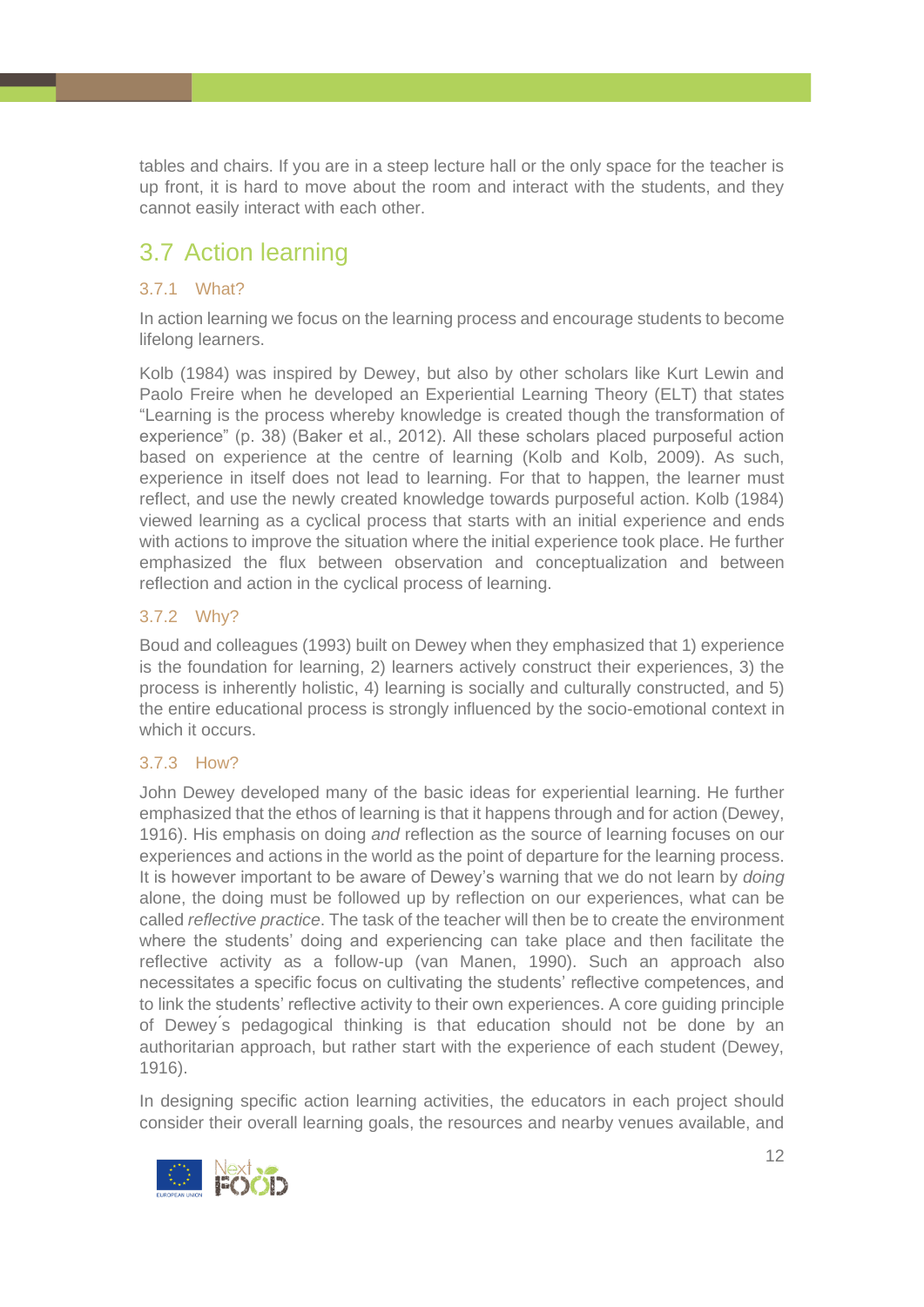the time to be allocated to this part of the overall educational plan. Prior experiences will guide some choices of what can be most meaningful for students, as viewed through the Nextfood learning lens, while new experiences gained from other projects can provide a synergy that makes 'the resulting activities likely more valuable than the sum of the component ideas. Although experiences and guidelines can be provided here in the Toolbox, these must be adapted to the goals, facilities, and outcomes of each project.

# <span id="page-12-0"></span>**References**

- Baker, M. A., Robinson, J. S., and Kolb, D. A. (2012). Aligning Kolb's experiential learning theory with a comprehensive agricultural education model. Journal of Agricultural Education 53, 1-16.
- Boud, D., Cohen, R., and Walker, D., eds. (1993). "Using learning experience ". Open University Press, McGraw-Hill, Berkshire, UK.
- Dewey (1916). "Democracy and education," Macmillan, New York.
- Dewey, J. (1933). "How we think: a restatement of the relation of reflective thinking to the educative process," Henry Regnery, Chicago.
- Dewey, J. (1938). "Experience and education," Simon and Schuster, New York.
- Francis, C., Østergaard, E., Nicolaysen, A. M., Breland, T. A., Lieblein, G., and Morse, S. (2016). Learning agroecology through involvement and reflection. In "Agroecology: a transdisciplinary, participatory and action-oriented approach" (V. E. Méndez, C. H. Bacon, R. Cohen and S. R. Gliessman, eds.). CRC Press, Taylor & Francis Group, Boca Raton, FL.
- Harvey, C. W. (1989). "Husserl's phenomenology and the foundation of natural science " Ohio University Press., Athens, OH.
- Kolb, A., and Kolb, D. A. (2009). The learning way: meta-cognitive aspects of experiential learning. Simulation Gaming 40, 297-327.
- Kolb, D. A. (1984). "Experiential learning: experience as the source of learning and development," Prentice-Hall, Eaglewood Cliffs, N.J.
- Mezirow, J., ed. (2000). "Learning as transformation: critical perspectives on a theory in progress." Jossey-Bass, San Francisco, CA.
- Mezirow, J., and Associates (1990). "Fostering critical reflection in adulthood: a guide to transformative and emancipatory learning," Jossey-Bass, San Francisco.
- Pool, A., and Parker, M. (2017). "Creating futures that matter today: facilitating change through shared vision," Executive Savvy Publ., Durango, Colorado.
- Reid, A., Jensen, B. B., Nikel, J., and Simovska, V. (2008). Participation and learning: developing perspectives on education and the environment, health and sustainability. In "Participation and learning", pp. 1-18. Springer, Dordrecht, The Netherlands.
- Rogoff, B. (1993). Children's guided participation and participatory appropriation in sociocultural activity. In "Development in context: acting and thinking in specific

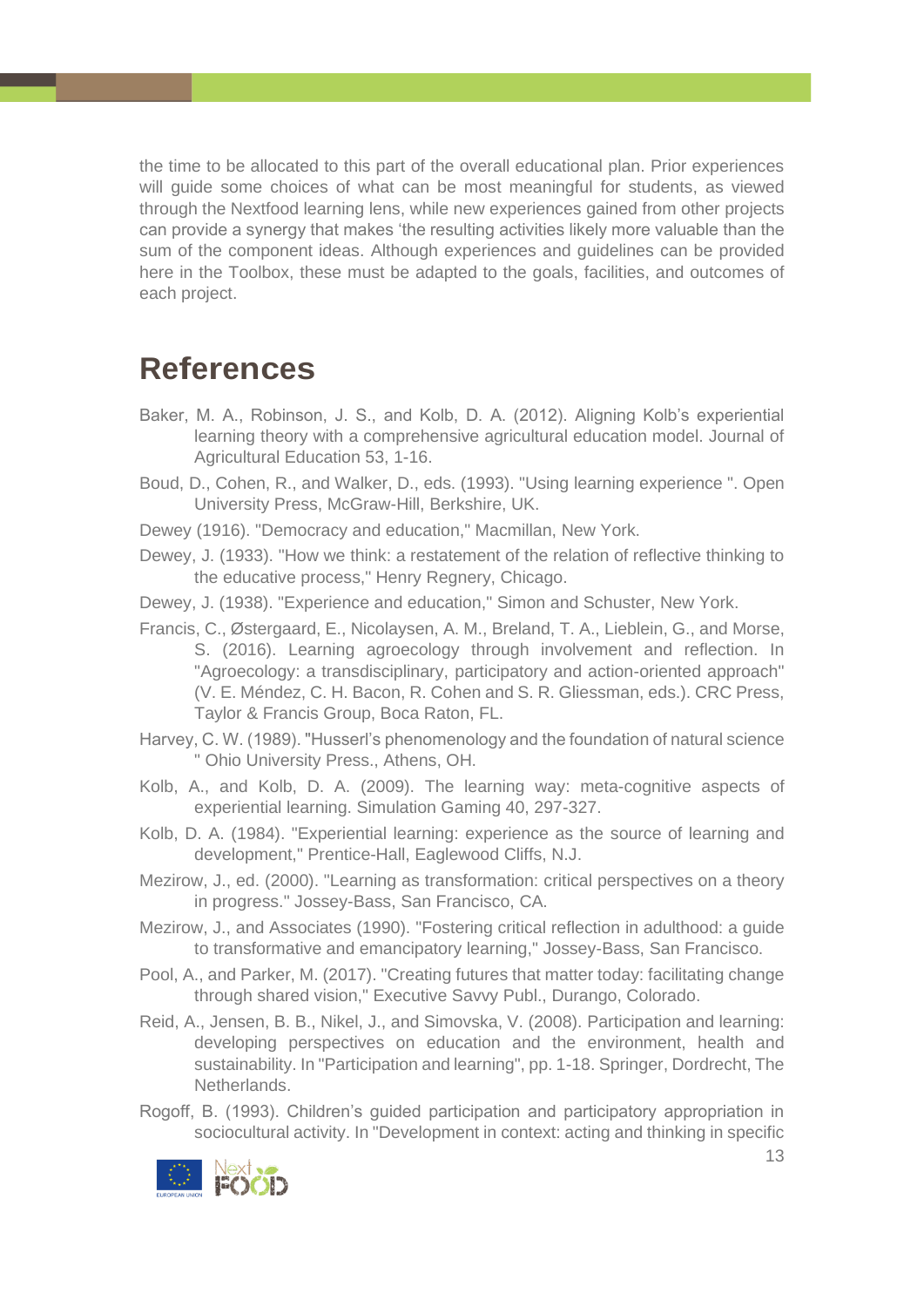environments" (R. Wozniak and K. W. Fischer, eds.), pp. 121-153. Psychollogy Press, Taylor & Francis Group.

- van Manen, M. (1990). "Researching lived experience. Human science for an action sensitive pedagogy " State University of New York Press, New York.
- Wise, D. (2017). Teaching or facilitating learning? Selecting the optimal approach for your educational objectives and audience. Journal of Extension 55, Article 3TOT1.
- Wise, D., and Ezell, P. (2003). Teaching or facilitating learning? Selecting the optimal approach for your educational objectives and audience. Journal of Extension 41, Article 2FEA5.

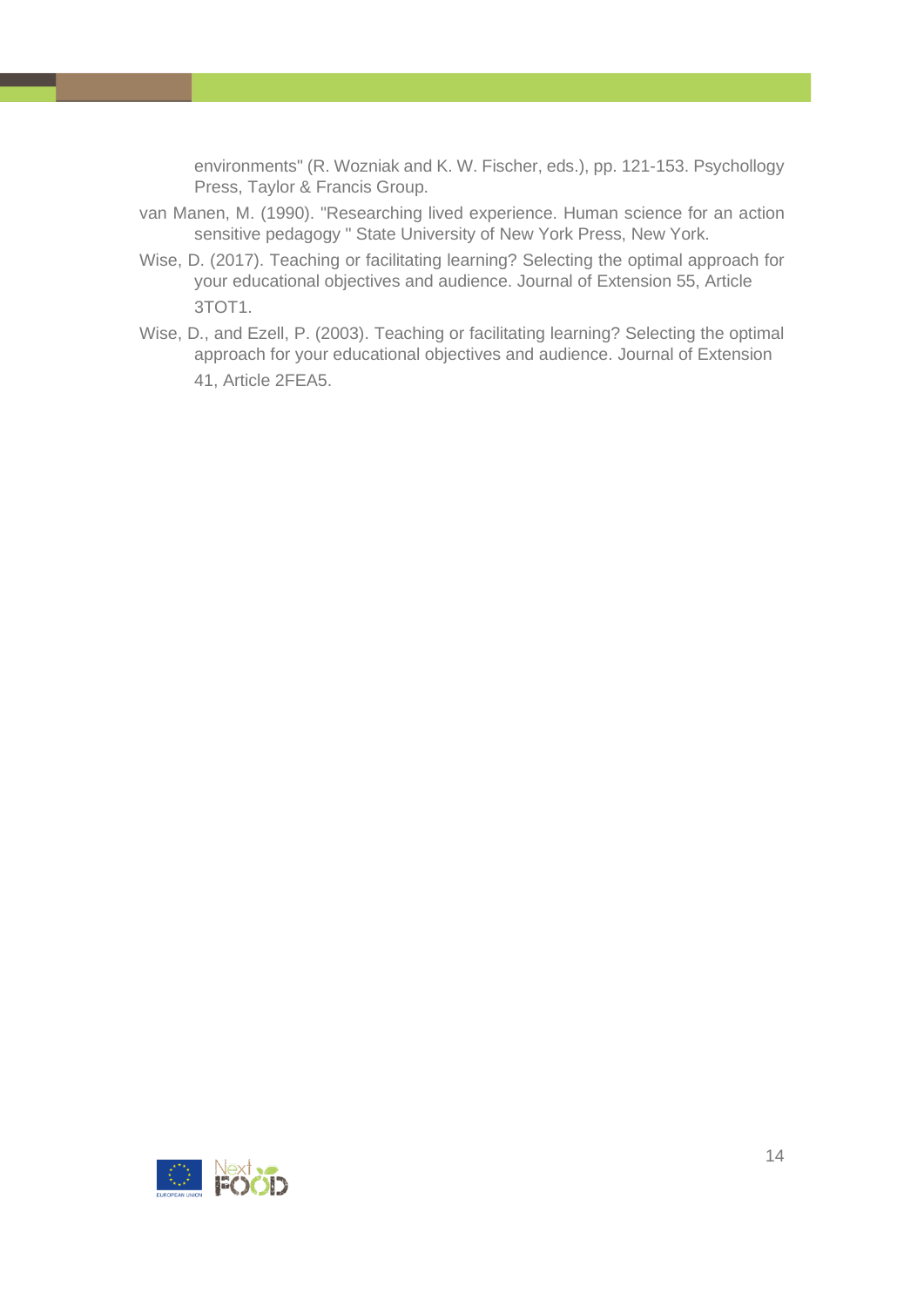# <span id="page-14-0"></span>**Appendix**

# <span id="page-14-1"></span>Multi-perspective Analysis

**Description by Geir Lieblein and Tor Arvid Breland, Norwegian University of Life Sciences (NMBU)**

#### **SHORT DESCRIPTION**

Agroecosystems are multi-functional, complex and contain several, often conflicting interests and goals. Improving the sustainability of agriculture and food systems requires an understanding of this complexity. It is a goal, but often difficult, to see the whole situation at once, as expressed in the poem "The Blindmen and the Elephant" [\(http://en.wikisource.org/wiki/The\\_Blindmen\\_and\\_the\\_Elephant\)](http://en.wikisource.org/wiki/The_Blindmen_and_the_Elephant).

Systematic viewing of a situation in different perspectives (e.g., environmental, production, economic and social) and subsequent linking of these is a tool to better understand the whole and to ensure that important issues do not escape from attention. It is also needed for a balanced assessment of, e.g., the sustainability of a situation and of alternative development scenarios. Consequently, it is essential that agroecology students become skilled in this method.

Implementation of the exercise includes:

1. Concrete experience with real-life cases (e.g., at the farming or the food system levels) through excursions or information acquired from a pre-made description

The students come in touch with real-life cases exhibiting complexity and thus creating needs for applying different perspectives and for reflecting on what is being dealt with and on the processes of dealing with it. The cases may appear through concrete experiences from excursions or from reading a description of a real-life, multi-faceted case.

2. Lectures readings and exercises relevant to understanding the cases

The students are provided with information about the structure and functioning of the phenomena studied through selected lectures and readings within fields such as systems theory, ecology, agronomy, environmental science, economics and social sciences. Smaller exercises are used as pedagogic tools.

3. Lectures, readings and exercises about the processes of Multi-Perspective Analysis

The students are provided with information about the processes of multiperspective analysis as a tool for being holistic and reflection as a means of understanding links between experience and theory and of understanding

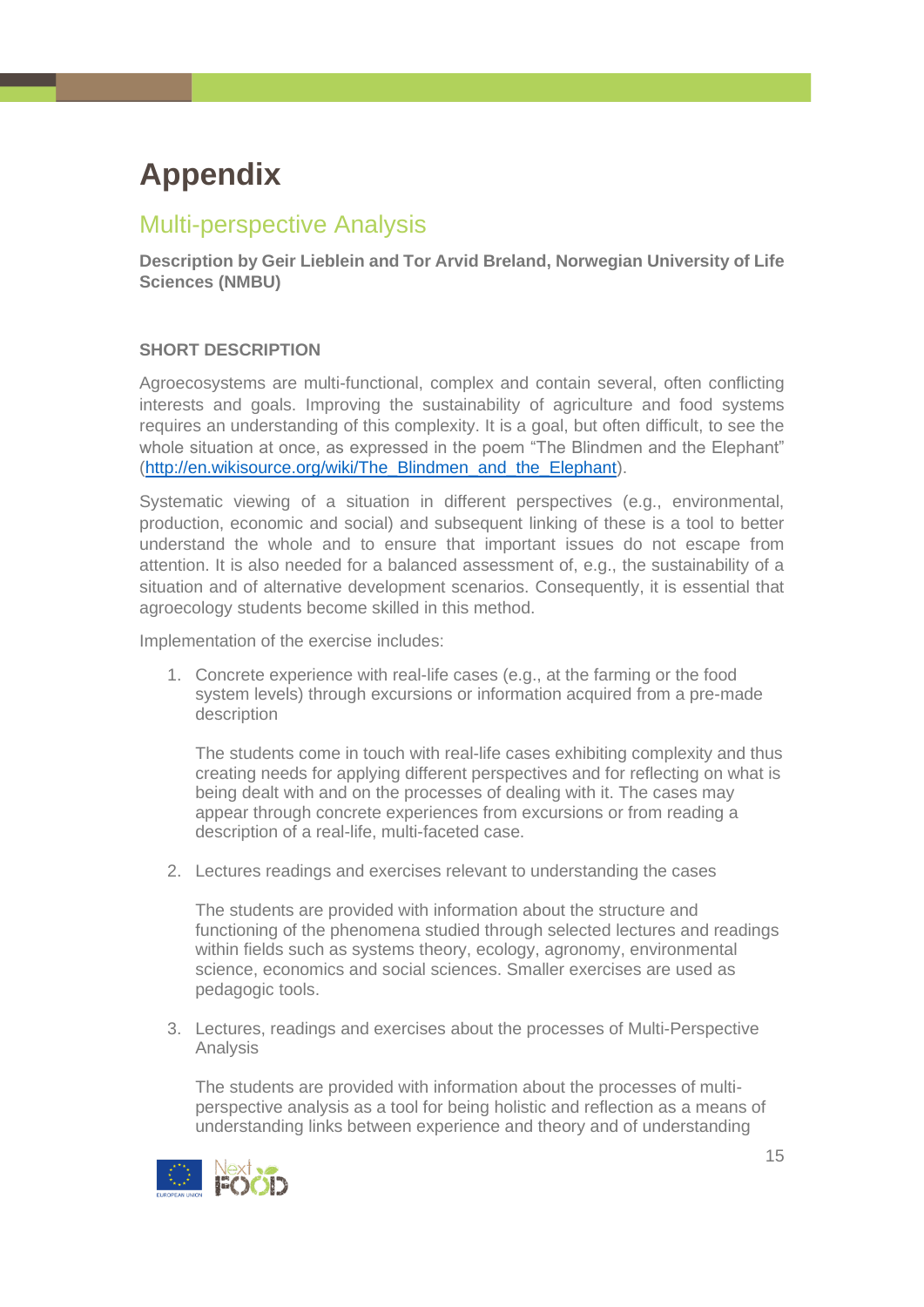one's own relationship to the phenomena dealt with and the process of dealing with them. Smaller exercises are used as pedagogic tools.

4. Doing the exercises as a combination of individual work, group work and plenary class sessions

The exercise of multi-perspective analysis encompasses individual work (e.g., taking the role of a stakeholder having a specific perspective or reflecting on a specific question), pair-wise or group exchange of ideas and discussion, and reporting and discussion of the outcomes in plenary class meetings.

5. Evaluation of and reflection on the exercise process

#### **TOPIC**

Farm Analysis, Agroecology and Systems Thinking

#### **PURPOSE AND LEARNING GOALS**

**Conceptual background:** Agroecosystems are multi-functional, complex and contain several, often conflicting interests and goals. Improving the sustainability of agriculture and food systems requires an understanding of this complexity.

**Learning goals:** After completion of the exercise, the students should be able to:

- 1. Recognize the necessity and value of viewing a farm from different perspectives.
- 2. View the farm from different perspectives.

3. Evaluate and compile these perspectives to more fully understand the entire situation and complexity of a farm.

#### **DESCRIPTION OF ACTIVITIES**

- 1) Give readings about multi-perspective analysis to students. Learning resources provided in this exercise may be used. The readings can be stored in a local repository, handed out or found through web searches.
- 2) Prepare a farm excursion which includes talks with the farmer(s), visiting all productions of the farm, focusing on the overall agricultural landscape, the food landscape, and interaction with the local community. The farm visit should preferable last for at least 2-3 hours. If a farm visit is not possible, a search for web-based farm descriptions could be an alternative.
- 3) Let the students group-wise present the different aspects of a farm during the farm excursion or in the weeks after the excursion. Let them have different

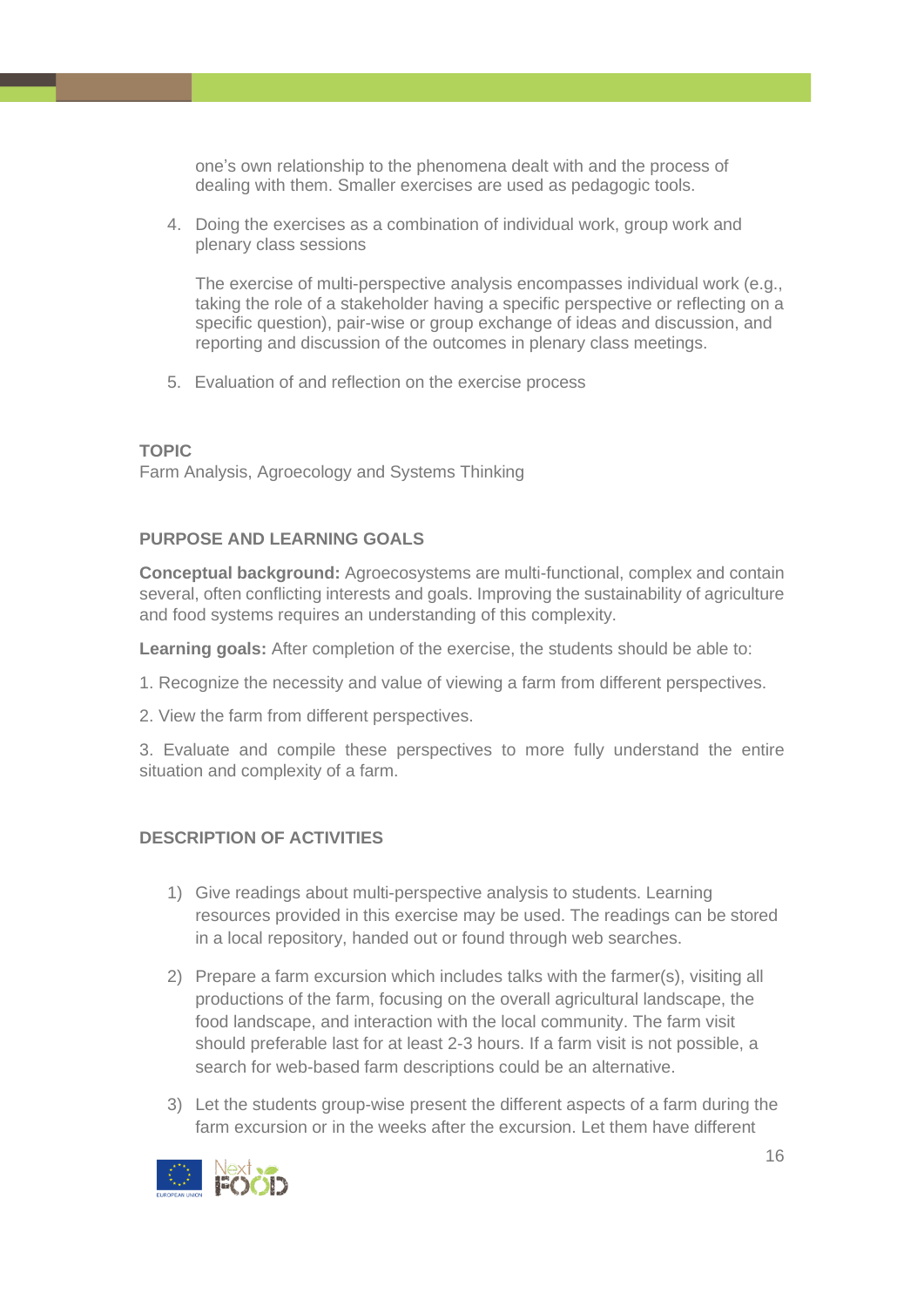roles in this work, e.g., sociologist, agronomist, ecologist and financial adviser.

- 4) The group work should be documented on, e.g., flip-over sheets. A good idea is to take digital pictures of the sheets for later use.
- 5) Let the students present the results and discuss the different perspectives in plenary. Each presentation should last at least 45 minutes, including comments and discussion.
- 6) Let the students present the results and discuss the different perspectives in plenary. Each presentation should last at least 45 minutes, including comments and discussion.



Farm excursion needs planning and funding for travel expenses

- 7) Let the students prepare a summary (individually or in groups) of the multiperspective analysis work.
- 8) This work could be used in the assessment by utilising it in oral exam, essay, written project document, learning document or presentation in class.

### **TEACHER'S PREPARATION**

By the teacher prior to the activity:

- Arrange a visit to a local, diversified farm, including transport to the farm and back again.
- Dividing the students into groups and give them different roles according to the description above.